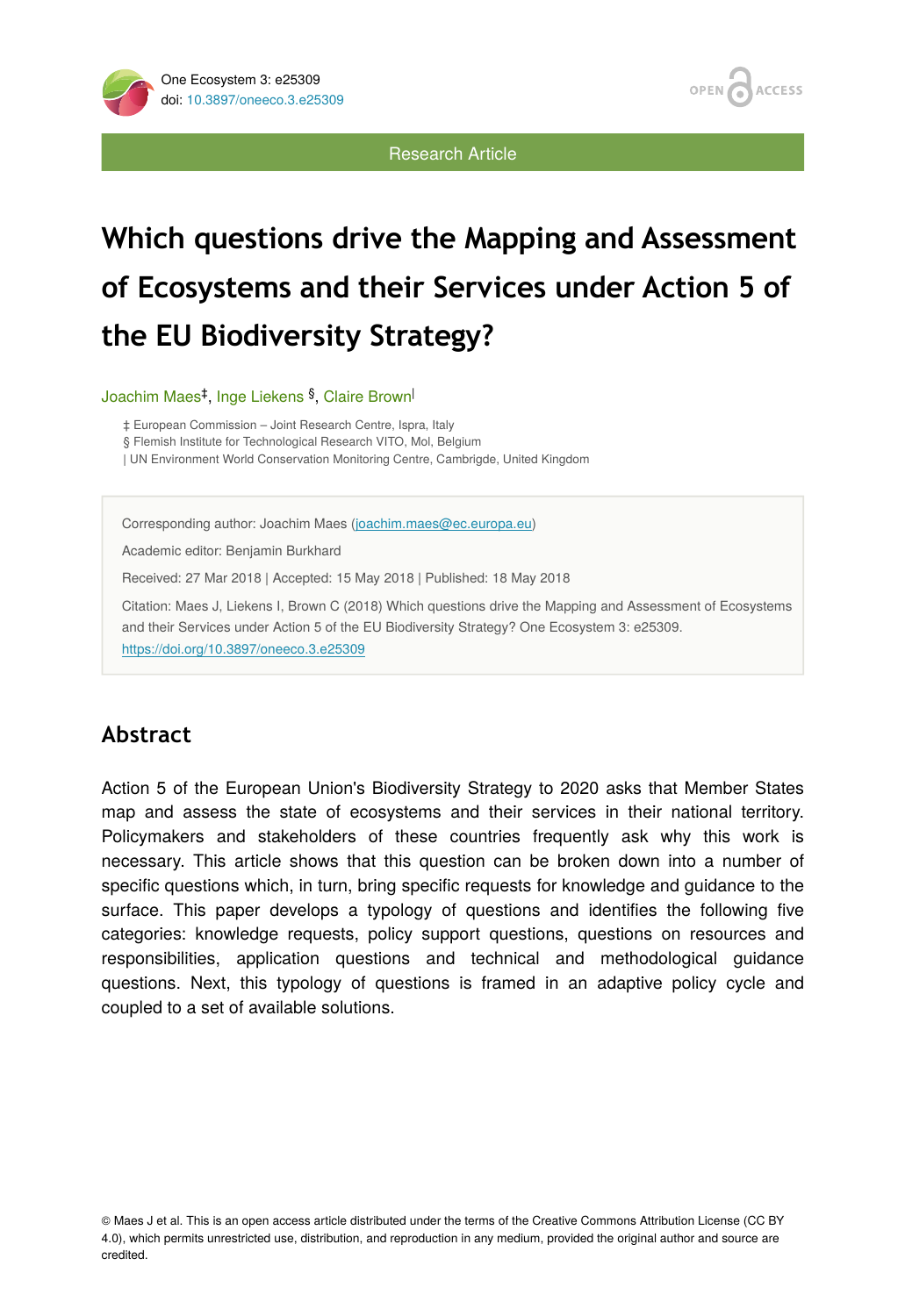## **Keywords**

Mapping and assessment, Ecosystem services, Policy questions, Societal questions, Business questions, Management, Biodiversity

## **Introduction**

Target 2 of the European Union's (EU) Biodiversity Strategy to 2020 aims to maintain and enhance ecosystem services in Europe. To this end, the European Commission is developing a knowledge base on ecosystems and ecosystem services. Action 5 of the Strategy sets the basis for this knowledge base. It requires that the EU Member States, together with the European Commission, map and assess the state of ecosystems and their services in their national territory by 2014 and to assess the economic value of such services. Member States are also required to promote the integration of these values into accounting and reporting systems at national and EU level by 2020.

To increase the learning opportunity and transfer of knowledge, the Working Group on Mapping and Assessment of Ecosystems and their Services (MAES) was established and is mandated to co-ordinate and oversee Action 5. To date, the working group has developed a conceptual model with an ecosystem typology and proposed indicators and guidance for Member States to map and assess ecosystem condition and ecosystem services. A series of guidance reports is available on the Biodiversity Information System for Europe (BISE\*1). The Working Group MAES can be considered as a community of practice. It not only develops guidance but it tests it through case studies, the so-called MAES ecosystem pilots. The pilots are organised according to thematic pools of expertise: forests, agroecosystems, fresh water, marine, urban ecosystems, nature and soil. The pilots follow a common assessment framework (see also Burkhard et al. 2018) which will ultimately need to deliver an EU-wide integrated ecosystem assessment in support of the evaluation of the targets of the EU Biodiversity Strategy and of a post 2020 biodiversity policy framework. Besides developing and testing guidance on mapping and assessment of ecosystems and ecosystem services, the Working Group MAES with support of ESMERALDA, a support and coordination action under the EU's Horizon 2020 framework programme for research and innovation, supports the Member States with the implementation of Action 5 of the Biodiversity Strategy. The level of implementation is high: MAES has started in almost all the EU countries; several countries have finished implementation or are carrying out nationwide projects on MAES (Maes 2016).

Immediately following the start of MAES in 2012, the activities of the working group were guided by a set of policy questions and needs (Maes et al. 2012). This list of questions was formulated by EU biodiversity policymakers (European Commission - Directorate-General Environment) during a two-day workshop as a first basis for discussions with Member States' experts on how to implement Action 5. The questions addressed a range of broad policy needs which can be summarised as follows: Are Europe's ecosystems healthy so that they can continue providing ecosystem services in a sustainable way?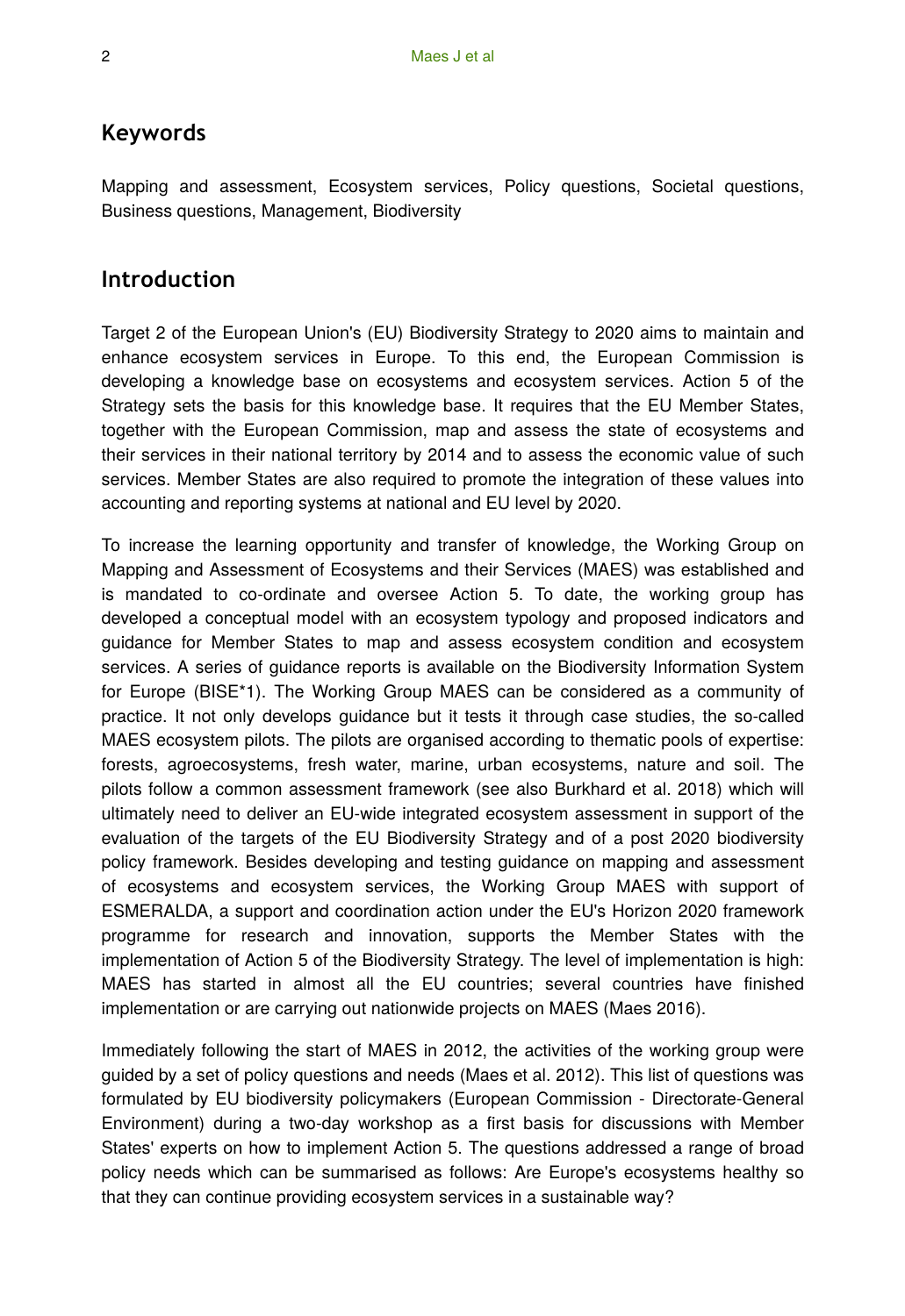While implementing activities to address Action 5 including feasibility studies, mapping studies, ecosystem assessments and the setting up of national networks or contact groups, different stakeholders, in particular from the public sector but also from business and civil society, have formulated more specific questions in addition to this first list. With the evolvement of the understanding and thinking about the concepts and practical use of ecosystem assessments in policymaking and implementation (e.g. Nahuelhual et al. 2015Rivero and Villasante 2016), the Working Group MAES proposed that the list of initial questions was to be revisited and could evolve over time as priorities may shift depending also on the approaches chosen to map and assess ecosystems and their services. This paper presents an updated list of questions that drive ecosystem assessment activities in the context of the EU Biodiversity Strategy. This update has been carried out in the framework of ESMERALDA.

This paper has three main objectives:

- 1. Updating the initial list of policy questions provided in Maes et al. 2012 with additional questions;
- 2. Extending the list with business and societal questions which require spatiallyexplicit and quantitative information about ecosystems and ecosystem services; and
- 3. Proposing a typology of policy questions which is framed in a policy cycle and which can be used to link specific questions to specific methods.

Finally, the paper discusses how the typology can be used in initiatives which aim to integrate ecosystems and their services in decision-making and planning.

## **Methods**

This paper addresses three different categories of questions which loosely represent different sectors: policy, business and society. These categories are defined as follows:

- Policy questions are questions which are raised by policymakers at different levels of governance and public decision-making. Typical examples are national or regional ministries or agencies, municipalities or supra-national institutions such as the EU.
- Business questions are formulated by the private sector at different economic scales. Examples include individual farmers, small and medium-sized enterprises, multinationals, but also associations that represent the private sector or their interests.
- Societal questions are raised by individual citizens or organisations that represent civil society such as non-governmental organisations. These types of questions are closely interlinked with policy questions.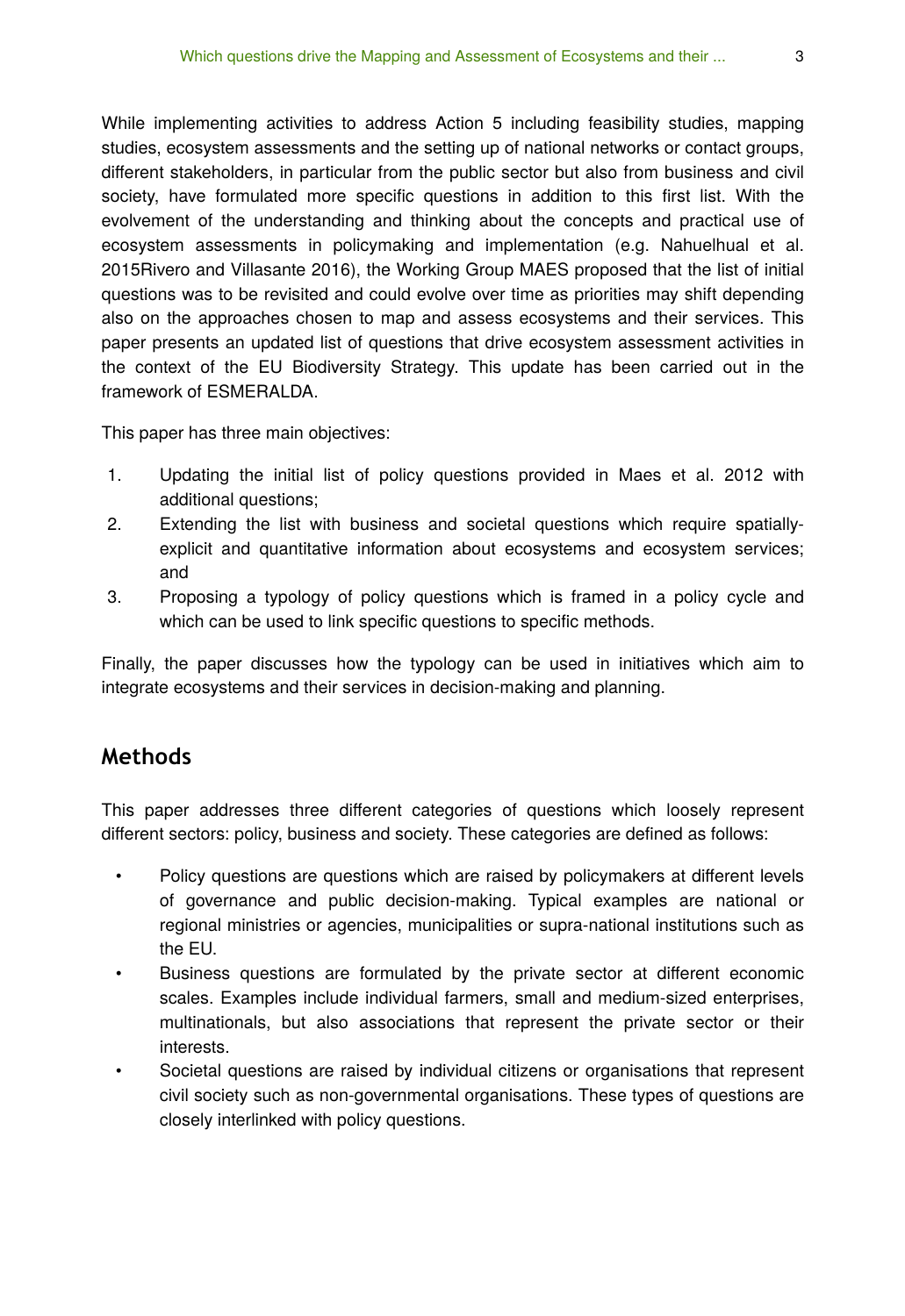#### **Sampling of the questions**

## **Policy questions**

Policy questions were gathered through three different mechanisms over a six year period. A first set of broad policy questions was developed during the first MAES stakeholder meeting in December 2012 to which representatives of the European Commission and the Member States were invited. This list of 12 questions is presented in Maes et al. 2012 and in a slightly modified version in the first MAES report (Maes et al. 2013). This list covers issues such as stakeholder involvement, data requirements, current understanding and scenarios.

A second survey of policy questions was organised during the  $13<sup>th</sup>$  meeting of the MAES working group (16 March 2017, Brussels). This second survey was conducted five years after the first MAES stakeholder meeting and at a point when the majority of member states had started implementing Action 5 (Maes 2016) and had established programmes and activities on MAES. Furthermore, the work being undertaken at EU level to support Member States in addressing Action 5 has increased the need to provide guidance on the assessment of ecosystem condition and ecosystem accounting through an initiative called KIP INCA\*2. As a result, more specific policy and technical questions from Member States are being posed. The representatives of the Member States had thus the opportunity to articulate these questions during the 13<sup>th</sup> MAES working group meeting.

A third sample of questions has been collected during the scientific activities of ESMERALDA. Project members have encoded a series of scientific articles which described case studies on mapping and assessment of ecosystem services (see also Bouwma et al. 2018, Santos-Martín et al. 2018, for a complete description of the database with a collection of case studies). This activity also delivered a number of policy questions.

In total, 82 questions were collected which are included in the supplement of this paper (Suppl. material 1).

#### **Business questions**

A non-exhaustive list of 26 business questions has been compiled through two different mechanisms. Firstly, a sample of questions was collected during the scientific activities of ESMERALDA in the same manner as the policy questions (i.e. the encoding of scientific articles). Secondly, the authors scanned the website of the Natural Capital Coalition for questions posed in the consultation round of the harmonised framework that the Natural Capital Coalition had developed. The Natural Capital Protocol is set up for valuing natural capital in business decision-making which will enable better measurement, management, reporting and disclosure of these values\*3. The consultation process includes input from leaders of natural capital in business, policy, academia and society on the framework's content. The list of business questions is included in Suppl. material 1.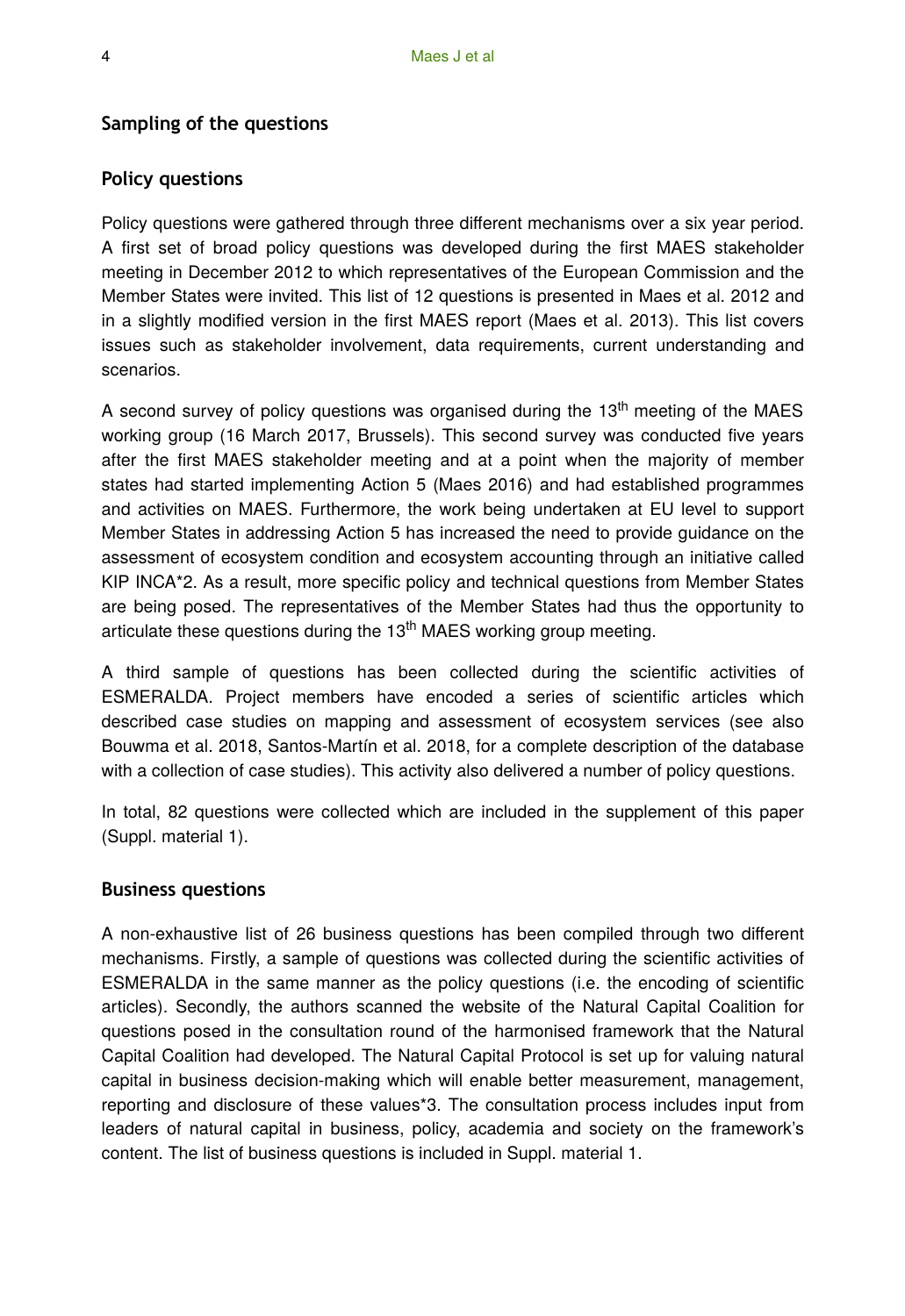#### **Societal questions**

Societal questions from citizens were extracted from different, ongoing participative projects involving civil organisations and/or citizens. The majority of the questions originate from Ground Truth 2.0\*5, a project funded under the Horizon 2020 programme of the European Commission that is setting up and validating six citizen observatories in real life conditions in four European and two African demonstration cases.

In participative workshops, the Citizens Observatory functional design was developed through a story map. A story map (Patton 2017) is a tool used in user-centric software development to help developers envision a planned platform 'through the eyes' of future users and to better understand their needs. The participants of the workshop had to formulate story lines as 'type' of use I want to do 'something' in order to create 'this added value'. Approximately 300 story lines were collected. Many of these story lines were directly or indirectly linked to ecosystem services and the creation of maps through data collection.

Another series of questions was derived from a Flemish project \*6 to create a platform with maps of environmental information for citizens. Through surveys, citizens were asked what kind of information they want to see and why. Again, this could be easily linked to maps of ecosystem condition or ecosystem services as this should be the information presented on the platform.

A list with examples of societal questions can be found in the Suppl. material 1.

## **Analysis of the policy questions**

During an ESMERALDA workshop in April 2017, a special session on policy questions was organised. The aim of the session was to determine if the mapping and assessment tools and methods identified during the project could be used to answer the previously posed policy questions (Viinikka et al. 2017). The participants of the session, all partners of the project, were asked to work in pairs with the following instructions:

- 1. Select a question at random, read it and discuss whether or not social, economic or physical quantification or assessment methods and tools are available to address the selected question in a scientifically robust manner;
- 2. Next indicate with yes or no if a certain question can be linked to a tool or method to solve the question.

This procedure was repeated until all 82 policy questions were discussed. In a second round, the work of each pair of participants was reviewed by another pair to verify if similar conclusions could be reached. Questions which delivered a common conclusion (i.e. "yes, a method or tool is available to provide scientific support to solve the question") were put aside; while questions which resulted in contrasting views were reviewed in a third round and in a larger group to deliver a final conclusion. In a fourth discussion round, the participants were divided into three groups and were asked to make suggestions for classifying the 82 questions around particular themes.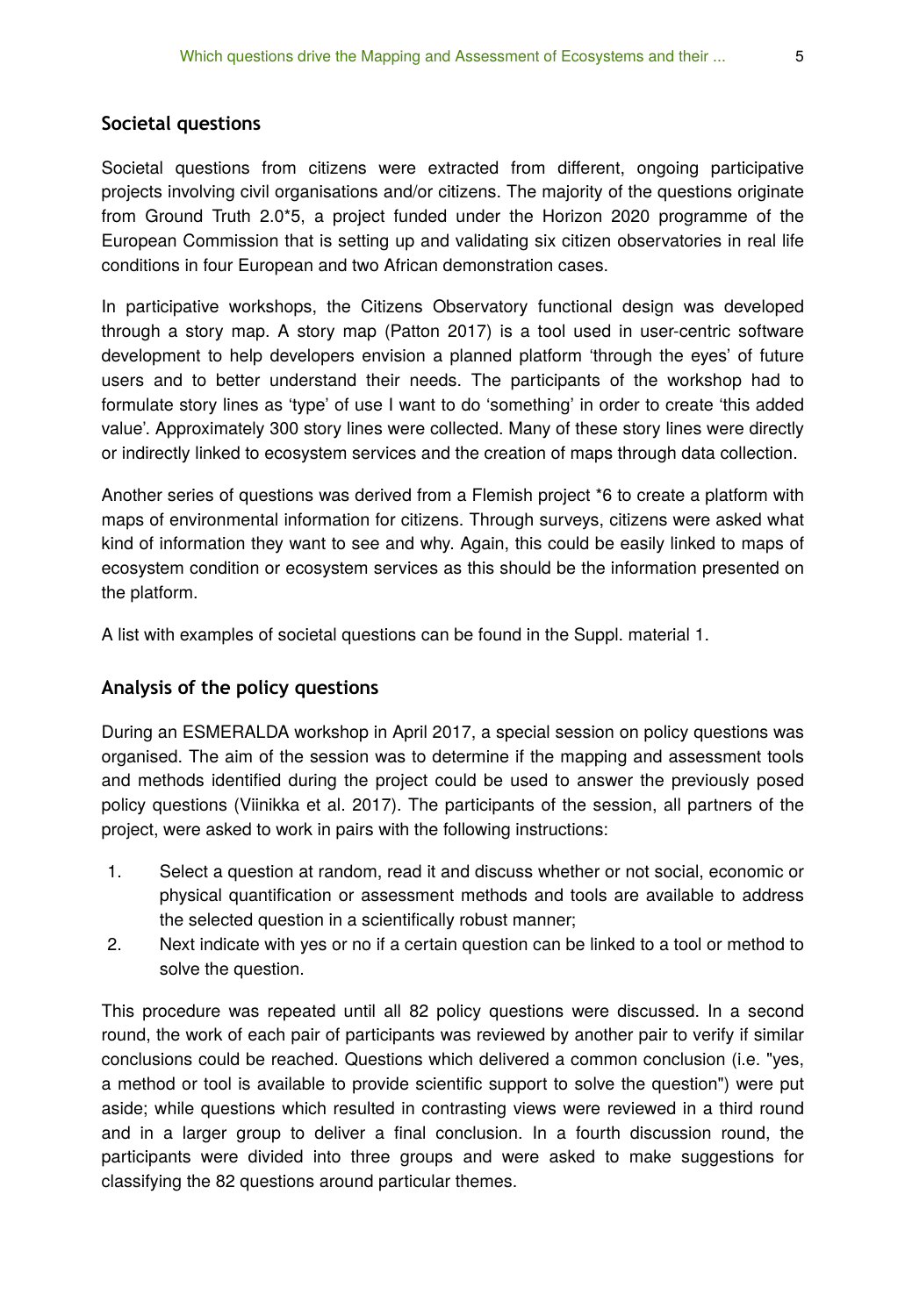# **Results: A typology of questions**

The 82 policy questions were each assigned to one of five categories:

- 1. Knowledge requests,
- 2. Policy support questions,
- 3. Questions about resources and the governance of implementation of ecosystem services based approaches,
- 4. Applications and,
- 5. Technical and methodological guidance questions (Table 1).

#### Table 1.

Typology of policy questions which drive the implementation of mapping and assessment of ecosystems and their services.

| Category                                                                                                                                                                                                    | <b>Description</b>                                                                                                                        |  |  |
|-------------------------------------------------------------------------------------------------------------------------------------------------------------------------------------------------------------|-------------------------------------------------------------------------------------------------------------------------------------------|--|--|
| Knowledge requests                                                                                                                                                                                          | Questions for conceptual clarification and information needs                                                                              |  |  |
| <b>Policy support questions</b><br>o Agricultural policy<br>o Biodiversity policy<br>o Climate policy<br>o Disaster risk reduction<br>o Economic policy<br>o Policy impact assessment<br>o Spatial planning | How ecosystem services can be used to support policymaking and<br>implementation                                                          |  |  |
| Questions on resources and<br>responsibilities<br>o Costs and resources<br>o Governance                                                                                                                     | Questions about governance of ecosystem services and resources to<br>implement ecosystem services based projects and programmes           |  |  |
| <b>Application questions</b><br>o Applications of ecosystem<br>services based approach<br>o Payments for ecosystem services<br>o Cost benefit analysis<br>o Communication                                   | How to implement ecosystem services based approaches and how can<br>mapping ecosystem services support real-world applications            |  |  |
| <b>Technical and methodological</b><br>quidance questions<br>o Spatial scale<br>o Scenarios and uncertainty<br>o Priorities and preferences<br>o Other support questions                                    | Questions for giving guidance and specific technical details of mapping<br>ecosystem services (How to map and assess ecosystem services). |  |  |

The business and societal questions could afterwards be assigned to the same five categories, although most of them fitted the category 'Application questions'.

These five categories are defined as follows: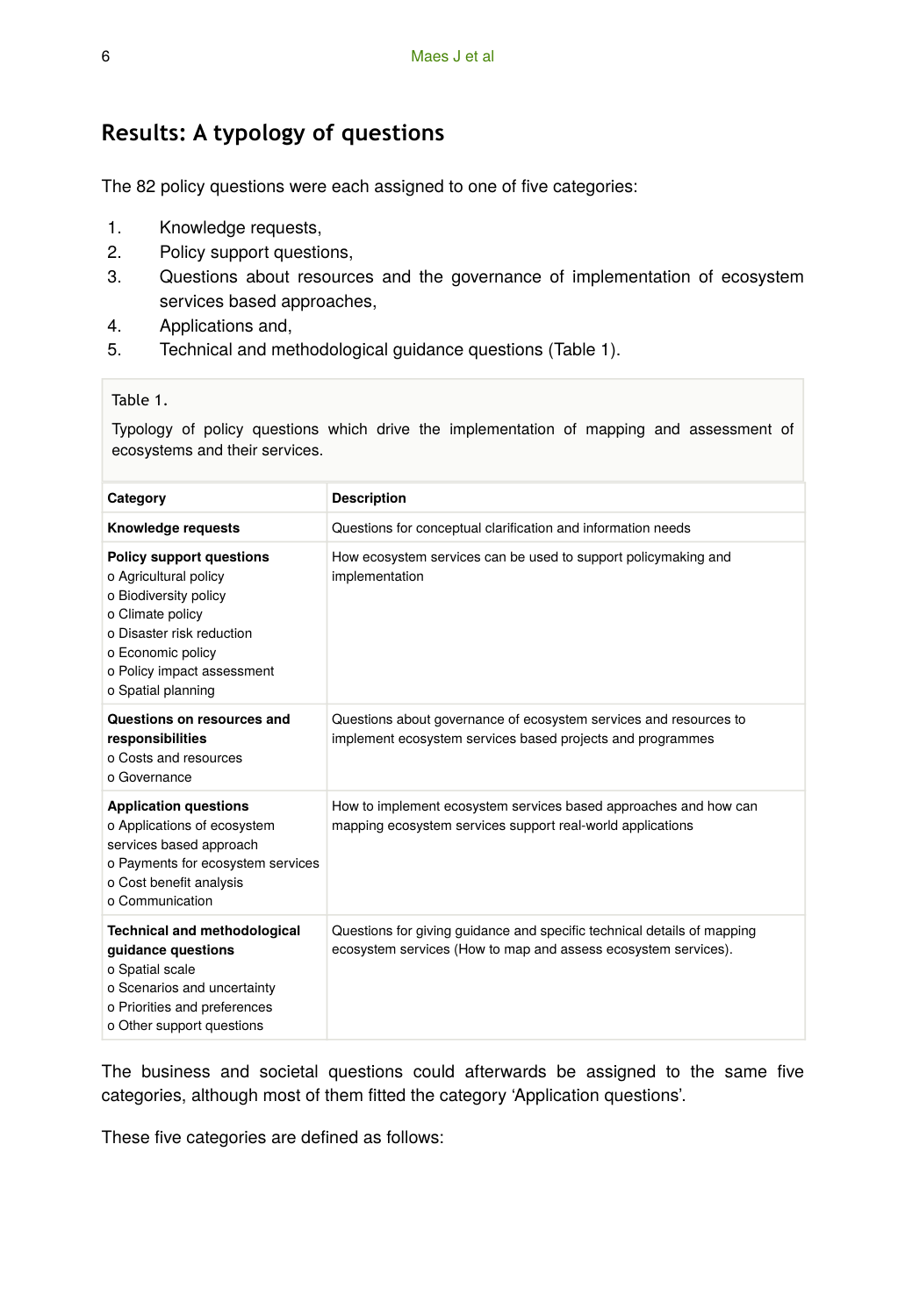Knowledge requests: these questions seek conceptual clarification and set out information needs. Typical examples are: "What are ecosystem services?"; "How are ecosystem services linked to biodiversity and ecosystem condition?"; or "What are the current trends of ecosystem services?".

Policy support questions: these questions focus on the use of ecosystem services as a concept to support a particular policy objective. These can include policies which have a positive or a negative impact on ecosystem services or which regulate the use of natural resources including agricultural policy, climate policy, biodiversity policy, spatial planning, impact assessment, disaster risk reduction and economic policy.

Resources and responsibilities: these questions relate to the governance of ecosystem services (Primmer et al. 2015) and ask what can be a possible organisational or institutional structure to implement an ecosystem services based approach. This group also includes questions about human capacity and financial resources which are needed to carry out ecosystem assessments or to ensure that ecosystems and their services are integrated into decision-making.

Application questions: these questions are 'how to' questions focusing on implementation of approaches and how to use mapping and assessment outputs to support policy implementation. Examples of such questions are: "How to set up a payments for ecosystem services scheme?"; "How to establish an ecosystem services accounting system?"; "What are the costs and benefits of restoring ecosystems and enhancing services?"; "How to best communicate the importance of ecosystem services?"; "What impact do ecosystems have on my living environment?".

Technical and methodological guidance questions: these questions ask for specific methodological or technical guidance on how to map or assess ecosystem services. Commonly addressed issues are spatial scale, uncertainty, the appropriate use of certain methodologies, priority setting and preferences. Examples are: "How to use data which are collected at spatial scales other than the scale of assessment?"; "How to address conceptual, scientific and data uncertainty?"; "How to set priorities when selecting ecosystem services for assessment/management/including priorities based on preferences of stakeholders?"; and "Which methods are available to map, quantify and assess specific ecosystem services?".

## **Discussion: A framework for linking questions to solutions**

One of the purposes of the EU's initiative on Mapping and Assessment of Ecosystems and their Services (MAES) is to help structure the information it generates in such a way that it is useful to provide answers to questions from different stakeholders. Therefore, the links between questions and solutions to help address and solve these questions need to be made explicit. This is also a key objective of the ESMERALDA project in order to deliver a flexible methodology for supporting MAES.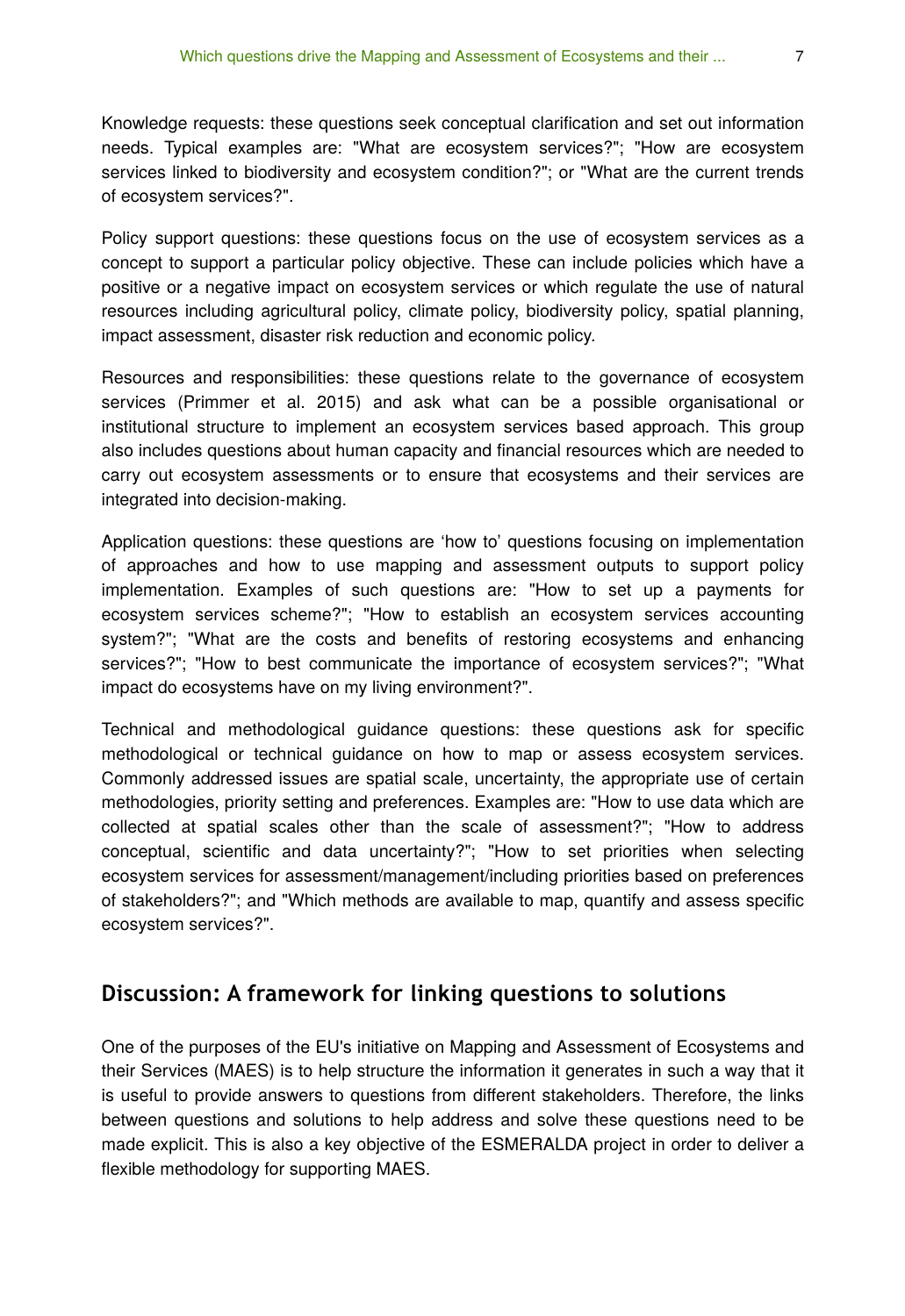Questions from policy, business or society related to specific methodologies to map and assess ecosystem services can be addressed in different ways using different tools, models, methods or approaches. Policy, business or societal questions are always dependent on purpose and context (Cowling et al. 2008; Daily et al. 2009). Therefore it is not meaningful to provide detailed, step by step guidance on how questions relating to ecosystem services should be answered. Instead, we present here a broader framework which places the different categories of questions in a policy cycle (Fig. 1) and which links questions to solutions.



#### Figure 1.

Placing questions that drive the mapping and assessment of ecosystems and their services in a policy cycle.

An adaptive policy cycle goes through different phases which are in Fig. 1, summarised as problem framing and policy formulation, adoption and implementation and monitoring and evaluation (Adelle et al. 2012; Martinez-Harms et al. 2015). Fig. 1 also includes the typology of questions and shows that the nature of questions evolves with the different phases of the policy cycle. As the decision context changes, policymakers and stakeholders require more detailed and more applied information which is reflected in the questions they pose (see also Gómez-Baggethun and Barton 2013).

Table 2 cross-tabulates the different categories of policy questions with four broad types of solutions. Solutions are understood as the support mechanisms which are available to help solve questions. Here we recognise four different solutions:

- 1. Tools for raising awareness and enhancing the information and communication about ecosystem services (books, videos, scientific literature of different expertise levels, conceptual models, policy briefs, infographics, websites);
- 2. Tools for guidance and best practices (manuals, step by step instructions on how to use an ecosystem services approach in a particular context);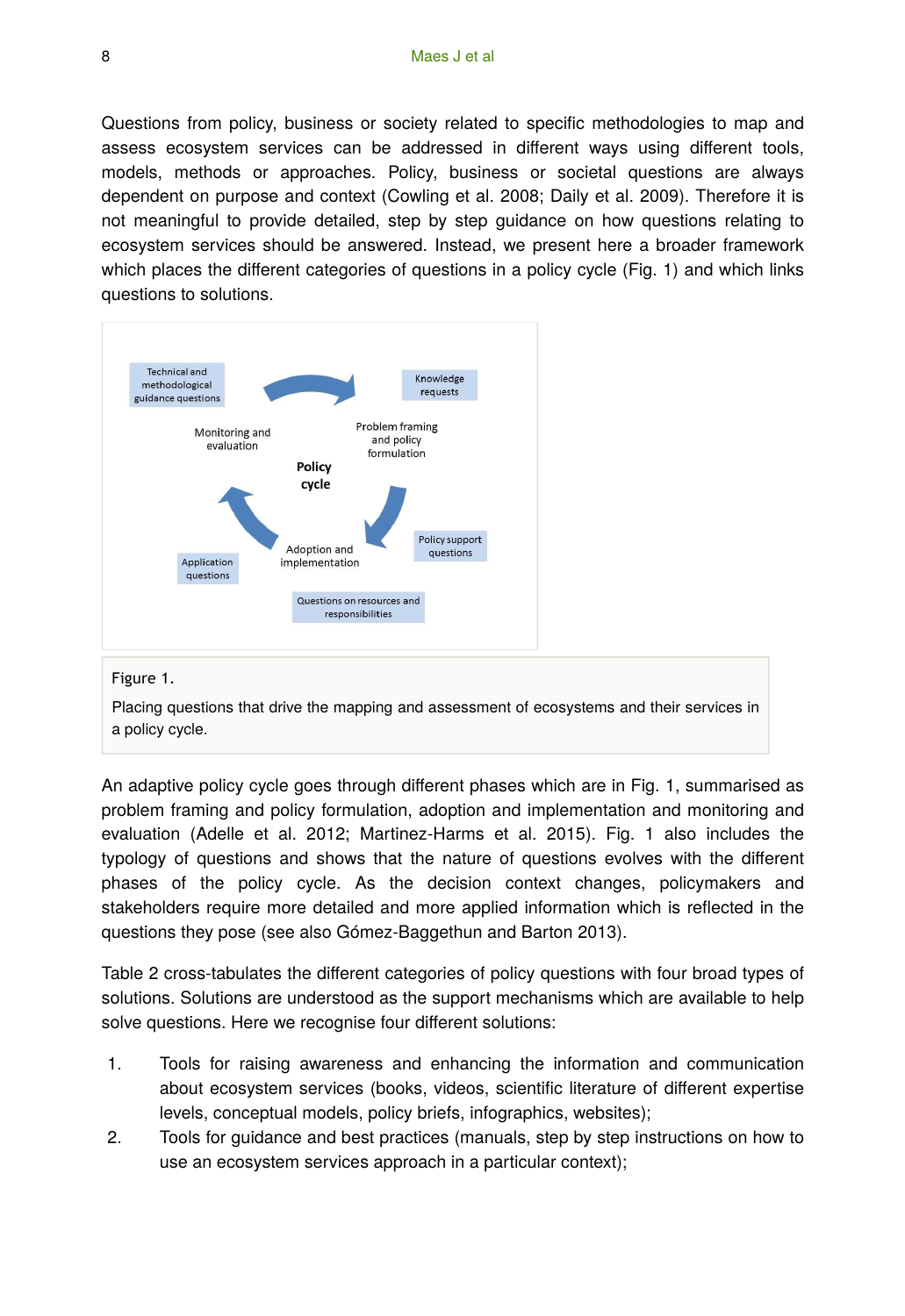| A framework for linking questions to four types of solutions. |                                                             |                                                             |                                                                              |                 |  |
|---------------------------------------------------------------|-------------------------------------------------------------|-------------------------------------------------------------|------------------------------------------------------------------------------|-----------------|--|
| Type                                                          | Communication and<br>awareness raising methods<br>and tools | Guidance<br>documents and<br>best practices<br>(How to do?) | A combination of (scientific)<br>mapping and assessment<br>methods and tools | Case<br>studies |  |
| Knowledge requests                                            | $\times$                                                    |                                                             |                                                                              |                 |  |
| Policy support questions                                      |                                                             | $\times$                                                    | $\times$                                                                     | $\times$        |  |
| Questions on resources<br>and responsibilities                |                                                             | $\times$                                                    |                                                                              | $\times$        |  |
| Application questions                                         |                                                             | $\times$                                                    | $\pmb{\times}$                                                               | $\times$        |  |
| Technical and<br>methodological guidance<br>questions         |                                                             | $\times$                                                    | $\times$                                                                     | $\times$        |  |

- 3. A combination of different scientific mapping and assessment methods and tools (biophysical, economic and social methods for quantifying ecosystem services)and;
- 4. Case studies which have used an ecosystem services approach.

Table 2.

Broad knowledge requests are usually part of an initial scoping phase for an assessment or mapping exercise or at the start of a policy process which is interested in taking up an ecosystem services approach. Raising awareness and communication about existing information and sources is a first step. Several examples for awareness-raising are included in resources which provide on-line guidance to ecosystem services based on experiences in research projects (OpenNESS\*4 and ValuES\*7). Broad knowledge requests need to be translated first into sets of more specific questions in order to find a matching method. A question such as "what is the current trend for ecosystem services" will soon be deconstructed into a set of sub-questions such as: the trend for which ecosystem services, for which area, what values are considered or which socio-economic scenario can be used. Conceptual modelling, for instance in workshops with policymakers and stakeholders, is useful to clarify the links between different components of the social-ecological system.

Policy support questions and also questions on governance and resources often come from sectoral policies such as agriculture or forestry policies (e.g. see Bouwma et al. 2018, Diehl et al. 2016). They can, in principle, be linked to a specific subset of ecosystem services (e.g. food or timber production and the regulating services which directly support provisioning services such as pollination or water regulation). In turn, specific methods are available in case a quantification of services is requested. In addition, specific guidance documents and best practices have been developed to enhance the uptake of ecosystem services in sectoral policies or to assess resources needed to implement an ES approach. Good examples are the guidance on strategic and environmental impact assessment (Geneletti 2016) or guidance on model selection for decision-making (Bullock and Ding 2018). TEEB (The Economics of Ecosystems and Biodiversity) has developed a series of guidance reports based on case studies targeting different policies at different governance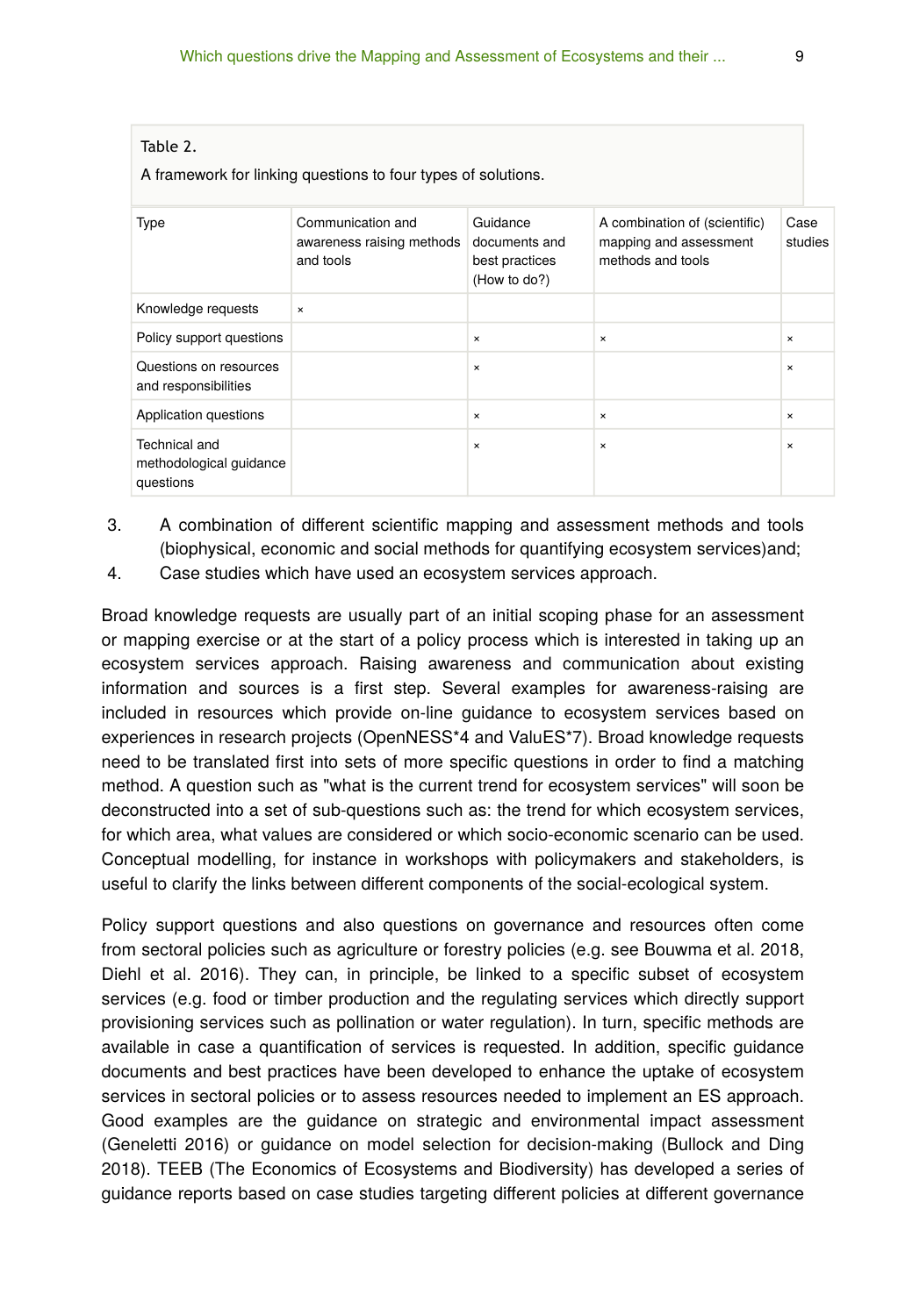levels\*8. However, the private sector, often with support from conservation organisations, has also developed sector specific tools for guidance and best practices. For instance, specific guidance is available to assist businesses assessing their impact on natural resources (Natural Capital Protocol, Natural Capital Coalition 2016; guidance for the oil and gas industry, IPIECA 2011).

Questions relating to the application of an ecosystem services based approach can be linked not only to case studies and specific methods, but also to guidance documents. Again, the TEEB initiative has a collection of case studies which describe examples where a focus on ecosystem services and their economic significance helped decision-makers to find more sustainable solutions for the management of ecosystems\*9.

Technical and methodological questions about feasibility, scale, uncertainty, data and quantification lead usually to specific methods or a combination of methods. A useful source for addressing this kind of questions is Burkhard and Maes 2017. This book presents the state-of-the-art of ecosystem services mapping and modelling approaches.

In summary, existing methodologies and guiding potential users who have questions on mapping and assessing ecosystem services is a core task of the ESMERALDA project and will deliver a methods database (Reichel and Klug 2018). In turn, the questions formulated in this paper can also guide the work of ESMERALDA to deliver customised products for policymakers and practitioners.

## **Conclusions**

Six years after the start of the MAES initiative in 2012, people still ask why they need to map and assess ecosystems and their services. The first answer is that high quality and consistent information on the condition of ecosystems and the services and benefits they provide to people are essential to guide priorities and efforts for restoration of degraded ecosystems. Reliable information about ecosystems and ecosystem services is also important for planning and implementation of sectoral policies, in particular if they have a direct impact on natural resources. This article shows that this initial "why MAES" question can be deconstructed into five different types of questions. This typology can be used as a basis for linking policy questions to existing scientific methods and tools to guide planning and implementation processes.

# **Acknowledgements**

This study is part of the project [ESMERALDA](http://www.esmeralda-project.eu/), receiving funding from the European Union's Horizon 2020 research and innovation programme under grant agreement No 642007. The views expressed in the article are personal and do not necessarily reflect an official position of the European Commission.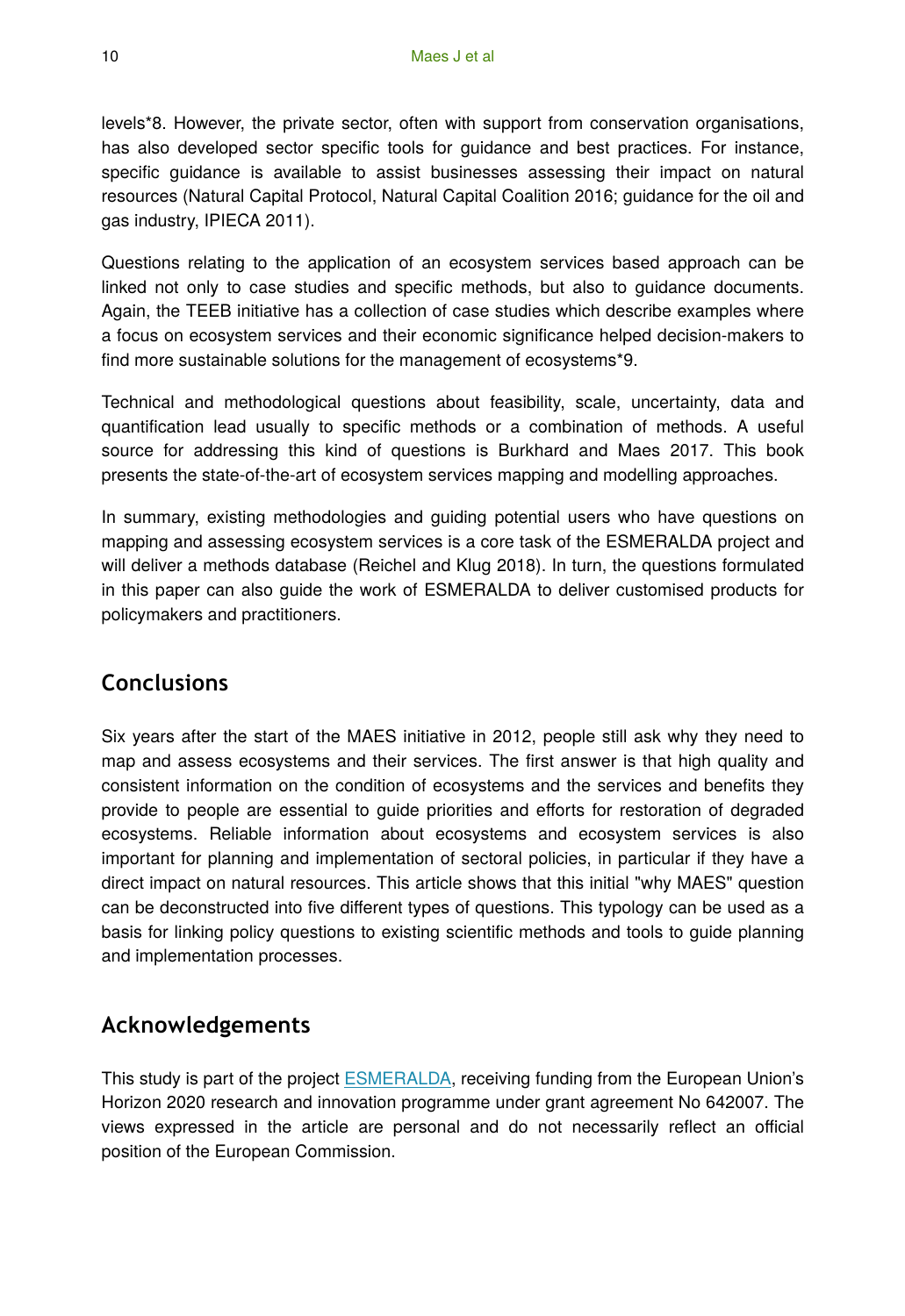# **Funding program**

Horizon 2020

# **Grant title**

ESMERALDA: Enhancing ecoSysteM sERvices mApping for poLicy and Decision mAking. Project ID: 642007 Funded under: [H2020-EU.3.5.2. - Protection of the environment,](https://cordis.europa.eu/programme/rcn/664399_en.html) [sustainable management of natural resources, water, biodiversity and ecosystems](https://cordis.europa.eu/programme/rcn/664399_en.html)

# **Conflicts of interest**

There are no conflicts of interest.

# **References**

- Adelle C, Jordan A, Turnpenny J (2012) Proceeding in Parallel or Drifting Apart? A Systematic Review of Policy Appraisal Research and Practices. Environment and Planning C: Government and Policy 30 (3): 401‑415.<https://doi.org/10.1068/c11104>
- Bouwma I, Schleyer C, Primmer E, Winkler KJ, Berry P, Young J, Carmen E, Špulerová J, Bezák P, Preda E, Vadineanu A (2018) Adoption of the ecosystem services concept in EU policies. Ecosystem Services 29: 213‑222. [https://doi.org/10.1016/](https://doi.org/10.1016/j.ecoser.2017.02.014) [j.ecoser.2017.02.014](https://doi.org/10.1016/j.ecoser.2017.02.014)
- Bullock JM, Ding H (2018) A Guide to Selecting Ecosystem Service Models for Decision-Making: Lessons from Sub-Saharan Africa. World Resources Institute, Washington. [ISBN 978-1-56973-933-1]
- Burkhard B, Maes J (Eds) (2017) Mapping Ecosystem Services. Pensoft, Sofia[. https://](https://doi.org/10.3897/ab.e12837) [doi.org/10.3897/ab.e12837](https://doi.org/10.3897/ab.e12837)
- Burkhard B, Santos-Martin F, Nedkov S, Maes J (2018) An operational framework for integrated Mapping and Assessment of Ecosystems and their Services (MAES). One Ecosystem 3: e22831.<https://doi.org/10.3897/oneeco.3.e22831>
- Cowling R, Egoh B, Knight A, O'Farrell P, Reyers B, Rouget M, Roux D, Welz A, Wilhelm-Rechman A (2008) An operational model for mainstreaming ecosystem services for implementation. Proceedings of the National Academy of Sciences 105 (28): 9483‑9488.<https://doi.org/10.1073/pnas.0706559105>
- Daily GC, Polasky S, Goldstein J, Kareiva PM, Mooney HA, Pejchar L, Ricketts TH, Salzman J, Shallenberger R (2009) Ecosystem services in decision making: time to deliver. Frontiers in Ecology and the Environment 7 (1): 21-28. [https://](https://doi.org/10.1890/080025) [doi.org/10.1890/080025](https://doi.org/10.1890/080025)
- Diehl K, Burkhard B, Jacob K (2016) Should the ecosystem services concept be used in European Commission impact assessment? Ecological Indicators 61 (1): 6‑17. [https://](https://doi.org/10.1016/j.ecolind.2015.07.013) [doi.org/10.1016/j.ecolind.2015.07.013](https://doi.org/10.1016/j.ecolind.2015.07.013)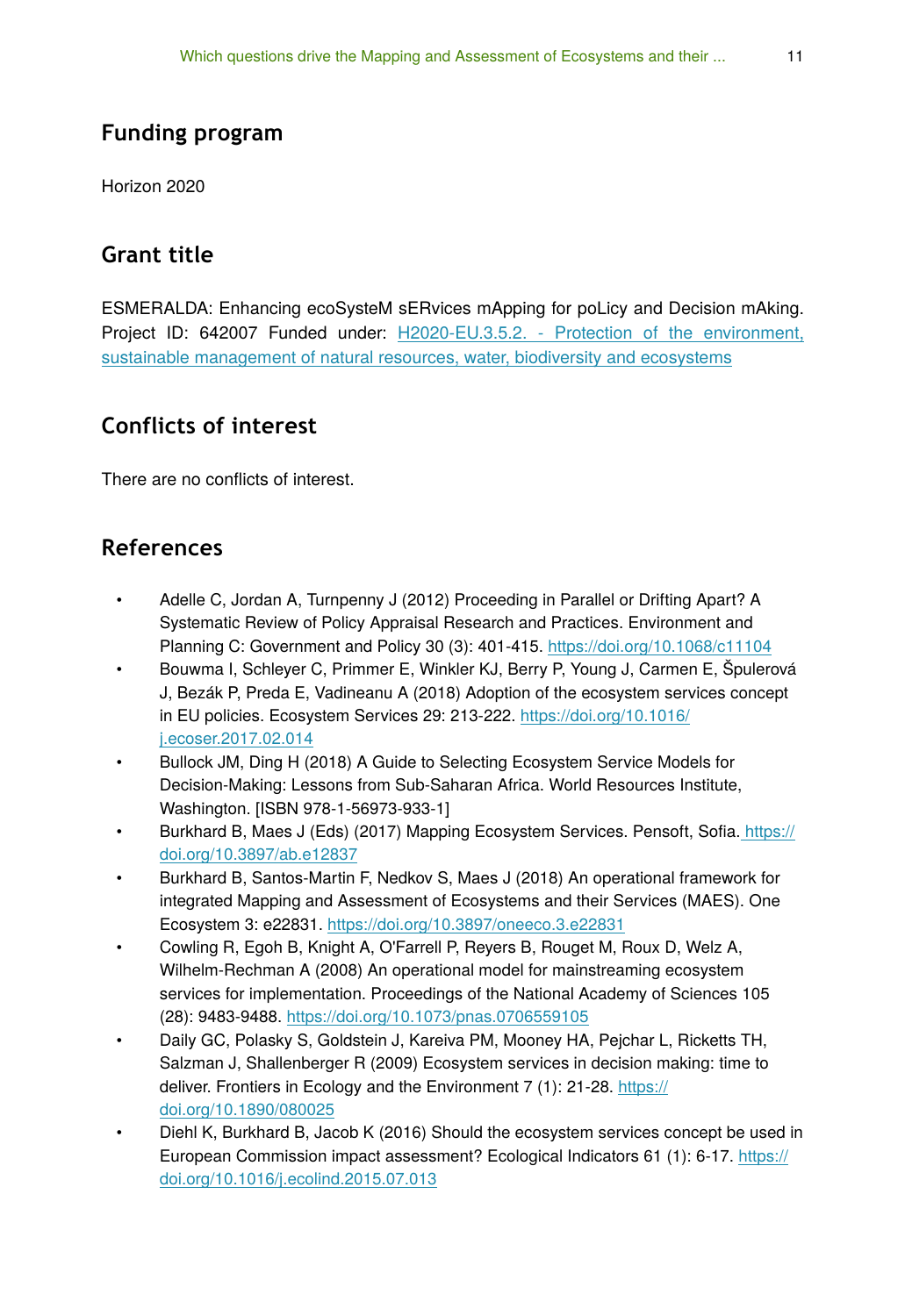- Geneletti D (2016) Handbook on Biodiversity and Ecosystem Services in Impact Assessment. Edward Elgar Publishing, Cheltenham.
- Gómez-Baggethun E, Barton D (2013) Classifying and valuing ecosystem services for urban planning. Ecological Economics 86: 235-245. [https://doi.org/10.1016/](https://doi.org/10.1016/j.ecolecon.2012.08.019) [j.ecolecon.2012.08.019](https://doi.org/10.1016/j.ecolecon.2012.08.019)
- IPIECA (2011) [http://www.ipieca.org/resources/good-practice/ecosystem-services](http://www.ipieca.org/resources/good-practice/ecosystem-services-guidance-biodiversity-and-ecosystem-services-guide/)[guidance-biodiversity-and-ecosystem-services-guide/](http://www.ipieca.org/resources/good-practice/ecosystem-services-guidance-biodiversity-and-ecosystem-services-guide/)
- Maes J, Egoh B, Willemen L, Liquete C, Vihervaara P, Schägner JP, Grizzetti B, Drakou E, Notte AL, Zulian G, Bouraoui F, Paracchini ML, Braat L, Bidoglio G (2012) Mapping ecosystem services for policy support and decision making in the European Union. Ecosystem Services 1 (1): 31‑39. <https://doi.org/10.1016/j.ecoser.2012.06.004>
- Maes J, Teller A, Erhard M, Liquete C, Braat L, Berry P, Egoh B, Puydarrieux P, Fiorina C, Santos-Martín F, Paracchini ML, Keune H, Wittmer H, Hauck J, Fiala I, Verburg P, Condé S, Schägner JP, Miguel JS, Estreguil C, Ostermann O, Barredo J, Pereira HM, Stott A, Laporte V, Meiner A, Olah B, Gelabert ER, Spyropoulou R, Petersen J, Maguire C, Zal N, Achilleos E, Rubin A, Ledoux L, Brown C, Raes C, Jacobs S, Raquez P, Vandewalle M, Connor D, Bidoglio G (2013) Mapping and Assessment of Ecosystems and their Services. An analytical framework for ecosystem assessments under action 5 of the EU biodiversity strategy to 2020. Publications Office of the European Union <https://doi.org/10.2779/12398>
- Maes J (2016) Mapping and assessment of ecosystems and their services (MAES): Highlights and uncertainties of a science-policy interface on biodiversity and ecosystem services. Ekonomia i Środowisko 4 (59): 54-64. [In English]. URL: [http://](http://ekonomiaisrodowisko.pl/uploads/ei%C5%9B%2059/04_maes.pdf) [ekonomiaisrodowisko.pl/uploads/ei%C5%9B%2059/04\\_maes.pdf](http://ekonomiaisrodowisko.pl/uploads/ei%C5%9B%2059/04_maes.pdf)
- Martinez-Harms MJ, Bryan B, Balvanera P, Law E, Rhodes J, Possingham H, Wilson K (2015) Making decisions for managing ecosystem services. Biological Conservation 184: 229‑238. <https://doi.org/10.1016/j.biocon.2015.01.024>
- Nahuelhual L, Laterra P, Villarino S, Mastrángelo M, Carmona A, Jaramillo A, Barral P, Burgos N (2015) Mapping of ecosystem services: Missing links between purposes and procedures. Ecosystem Services 13: 162-172. [https://doi.org/10.1016/](https://doi.org/10.1016/j.ecoser.2015.03.005) [j.ecoser.2015.03.005](https://doi.org/10.1016/j.ecoser.2015.03.005)
- Natural Capital Coalition (2016) [www.naturalcapitalcoalition.org/protocol](http://www.naturalcapitalcoalition.org/protocol). Accessed on: 2018-5-07.
- Patton J (2017) The new user story backlog is a map. [https://jpattonassociates.com/the](https://jpattonassociates.com/the-new-backlog/)[new-backlog/.](https://jpattonassociates.com/the-new-backlog/) Accessed on: 2017-5-17.
- Primmer E, Jokinen P, Blicharska M, Barton D, Bugter R, Potschin M (2015) Governance of Ecosystem Services: A framework for empirical analysis. Ecosystem Services 16: 158‑166.<https://doi.org/10.1016/j.ecoser.2015.05.002>
- Reichel S, Klug H (2018) Online interface to browse the method database for mapping and assessing ecosystem services. One Ecosystem.
- Rivero S, Villasante S (2016) What are the research priorities for marine ecosystem services? Marine Policy 66: 104‑113.<https://doi.org/10.1016/j.marpol.2016.01.020>
- Santos-Martín F, Viinikka A, Monomen L, Brander L, Vihervaara P, Liekens I, Potschin-Young M (2018) Creating an operational database for Ecosystems Services Mapping and Assessment Methods. One Ecosystem.